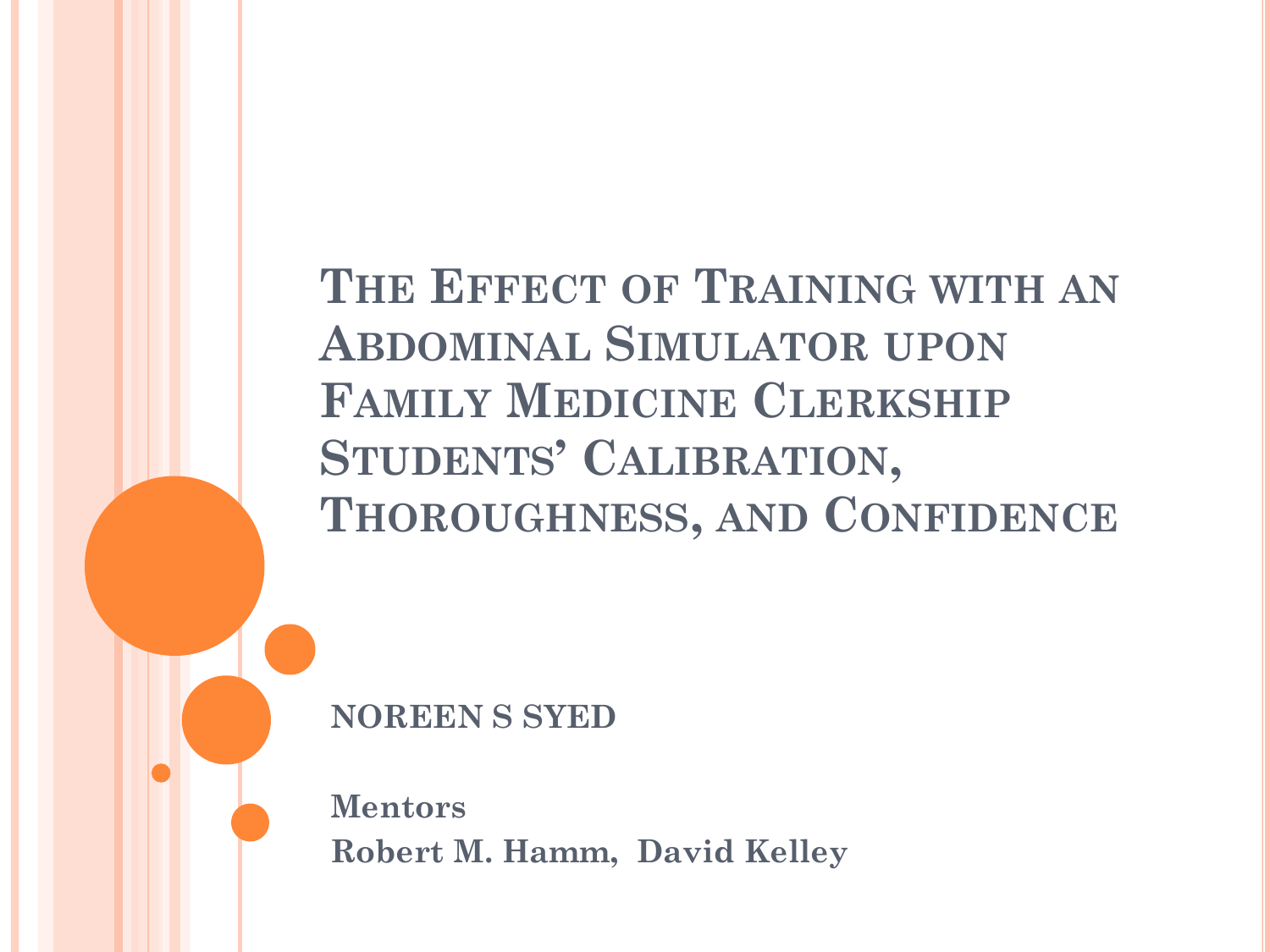### GENERAL GOAL

1. Does the Abdominal simulator help prepare medical students to preform better abdominal examinations?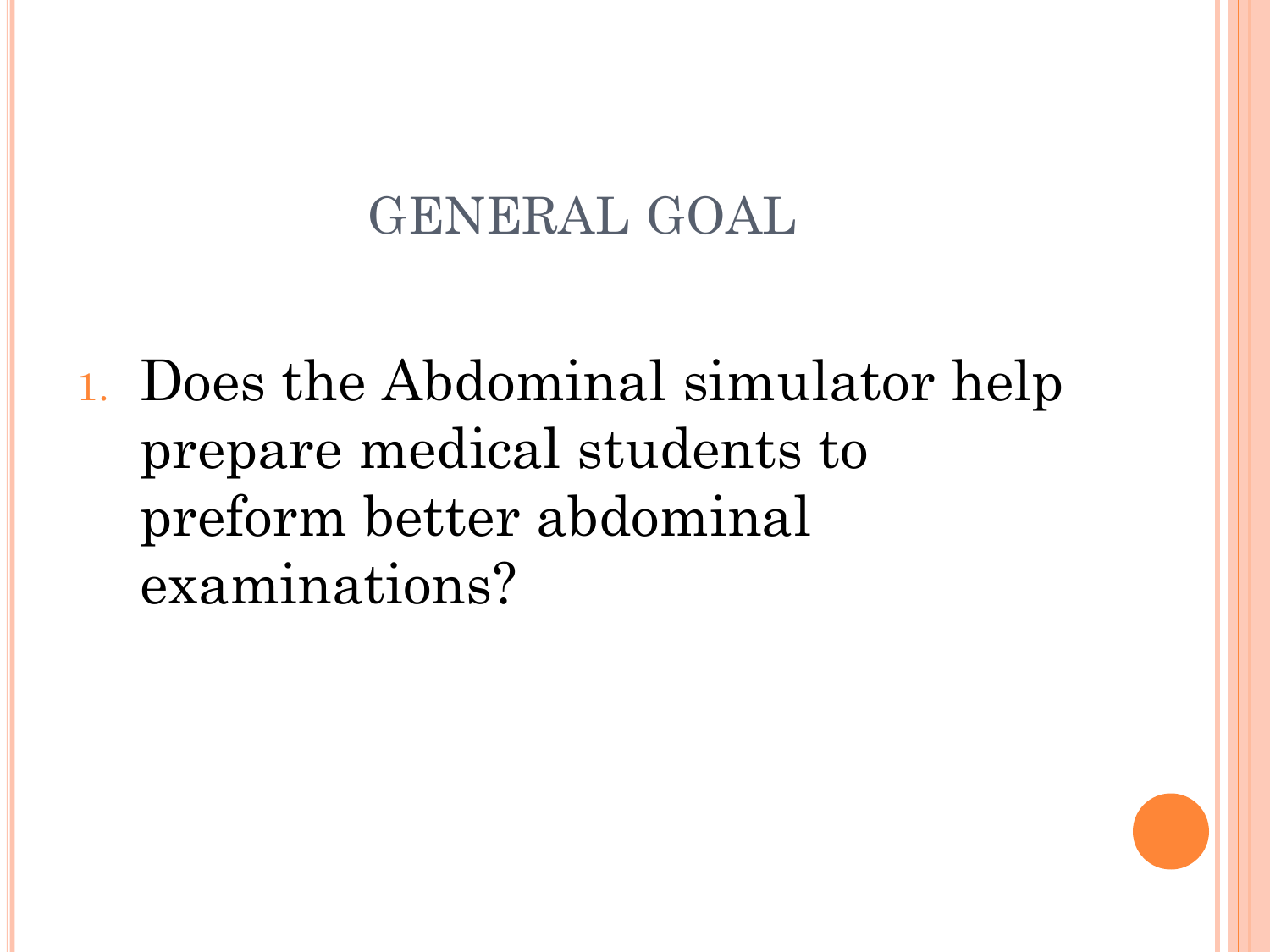#### SPECIFIC GOALS

1. To assess the effect of simulator training in the physical examination of the abdomen for third year medical students in a clinical clerkship.

#### 2. This study will focus on

- 1. the calibration and thoroughness of the students' physical exam and on students' confidence in their ability to do an exam.
- 2. the relative preference (ranking) for different modalities of instruction about the physical exam of the abdomen.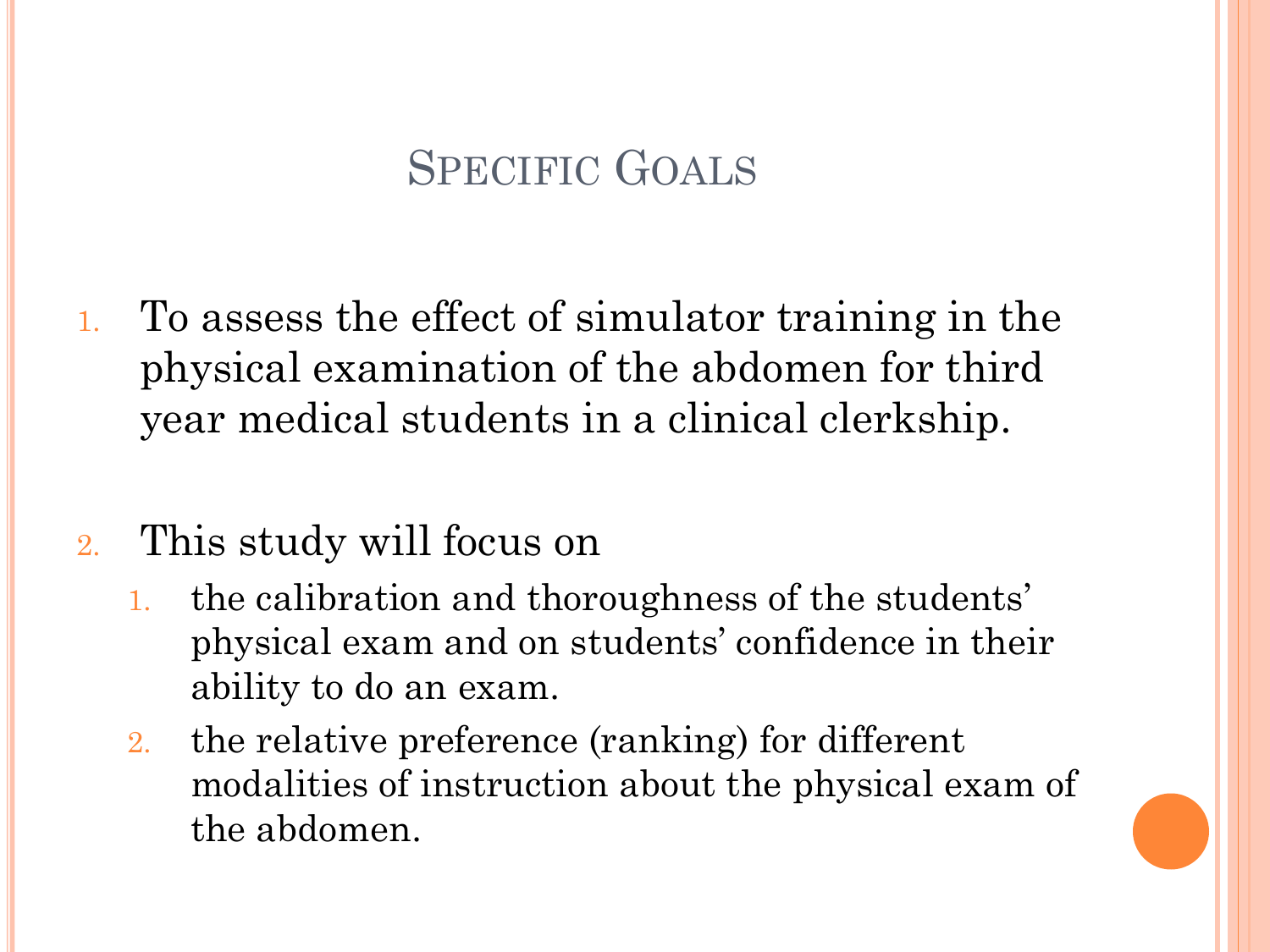## STUDY DESIGN

# Within-student Comparative Study-

Comparative research is the act of comparing two or more things with a view to discovering something about one or all of the things being compared.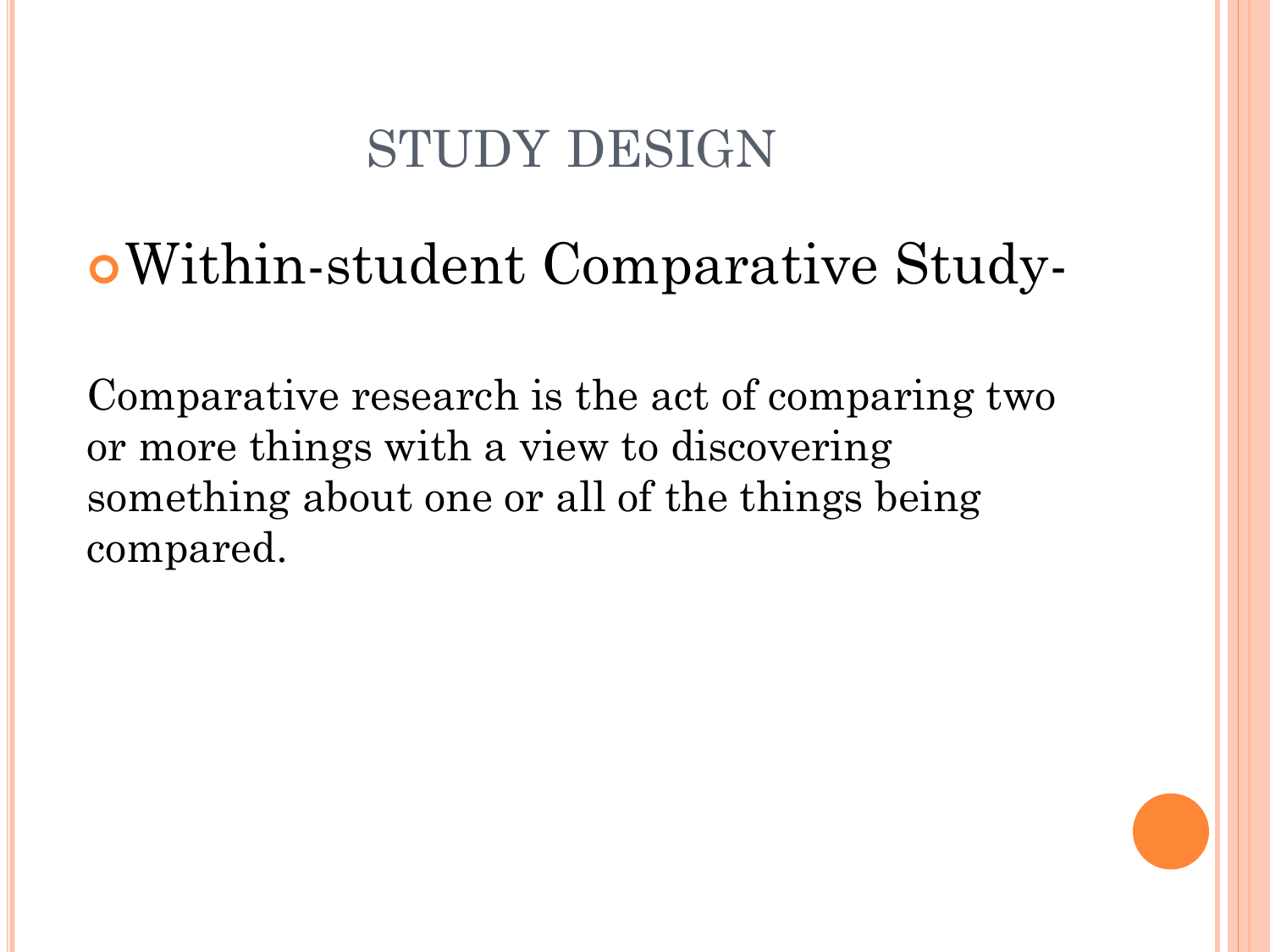### METHODS

- We are going to do the procedure each clerkship cycle.
	- Each lasts 4 weeks
	- 10 to 12 students per cycle.
- The evaluation and training sessions will be run with clerkship students individually.
	- Each student is evaluated and trained in one ½ hour session
- **o** The study is introduced in a group meeting; informed consent is obtained.
- Students fill out an initial survey reporting on their confidence regarding physically examining the abdomen.
- Students' individual sessions are scheduled.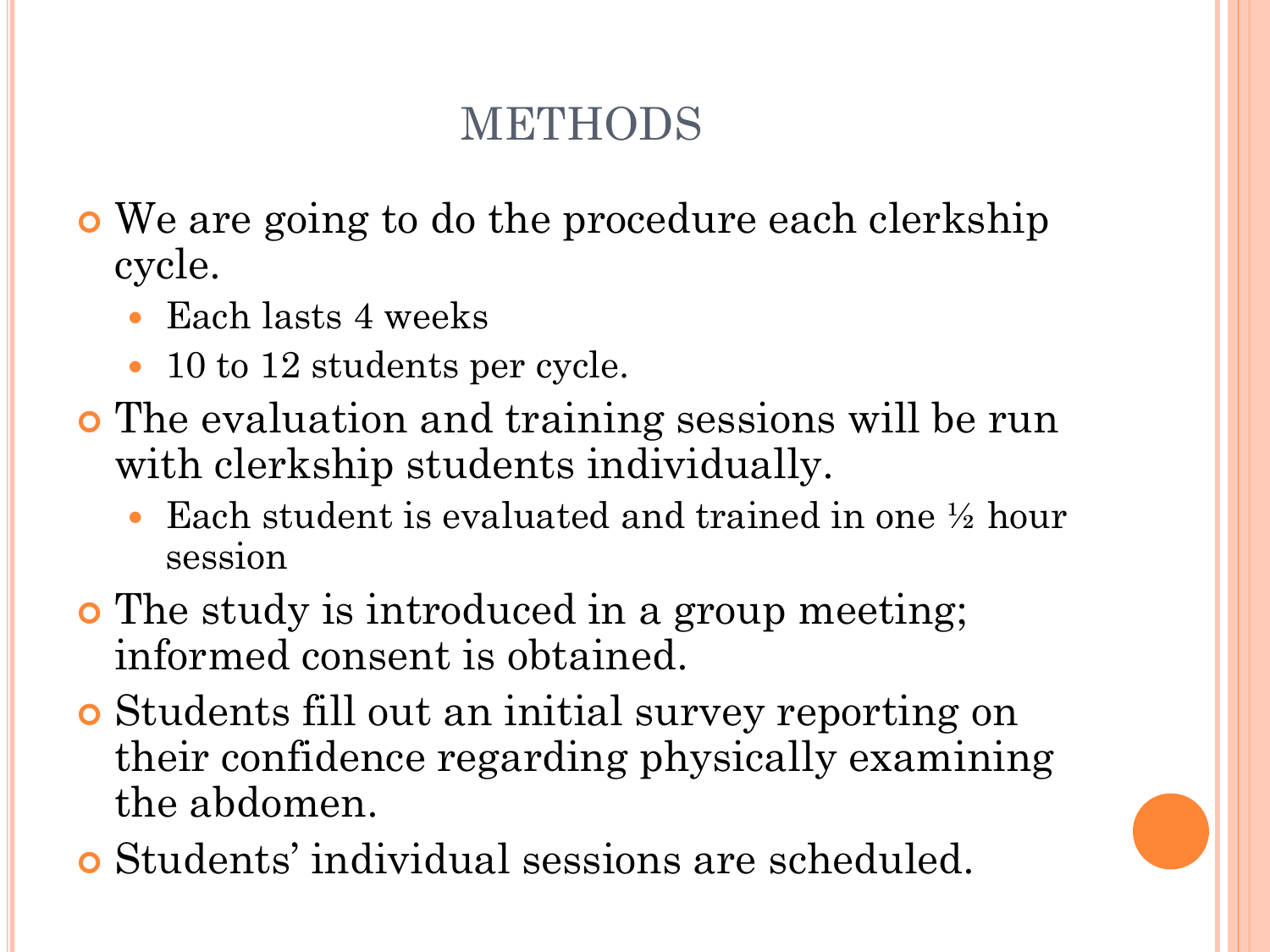#### PROCEDURE WITH ABDOMINAL SIMULATOR

- o Pre-instruction. Each student will do two "blind" examinations of the simulated abdomen, which will be recorded by the simulator.
	- First, they will be instructed to demonstrate how they would use a light touch, looking for localized pain or gross abnormalities
	- Second, they will be instructed to demonstrate how they would use a deep palpation, assessing the size and feel of each organ, as appropriate, and looking for localized painful spots.
- Instruction. Then the student will do two of the AbSim training modules, which give visual feedback on the appropriate depth of palpation and coverage of various organs.
	- After this, students will inspect a comparison of their preand post-instruction palpation exams.
- Post-instruction. Then the student will repeat the blind light and deep examinations.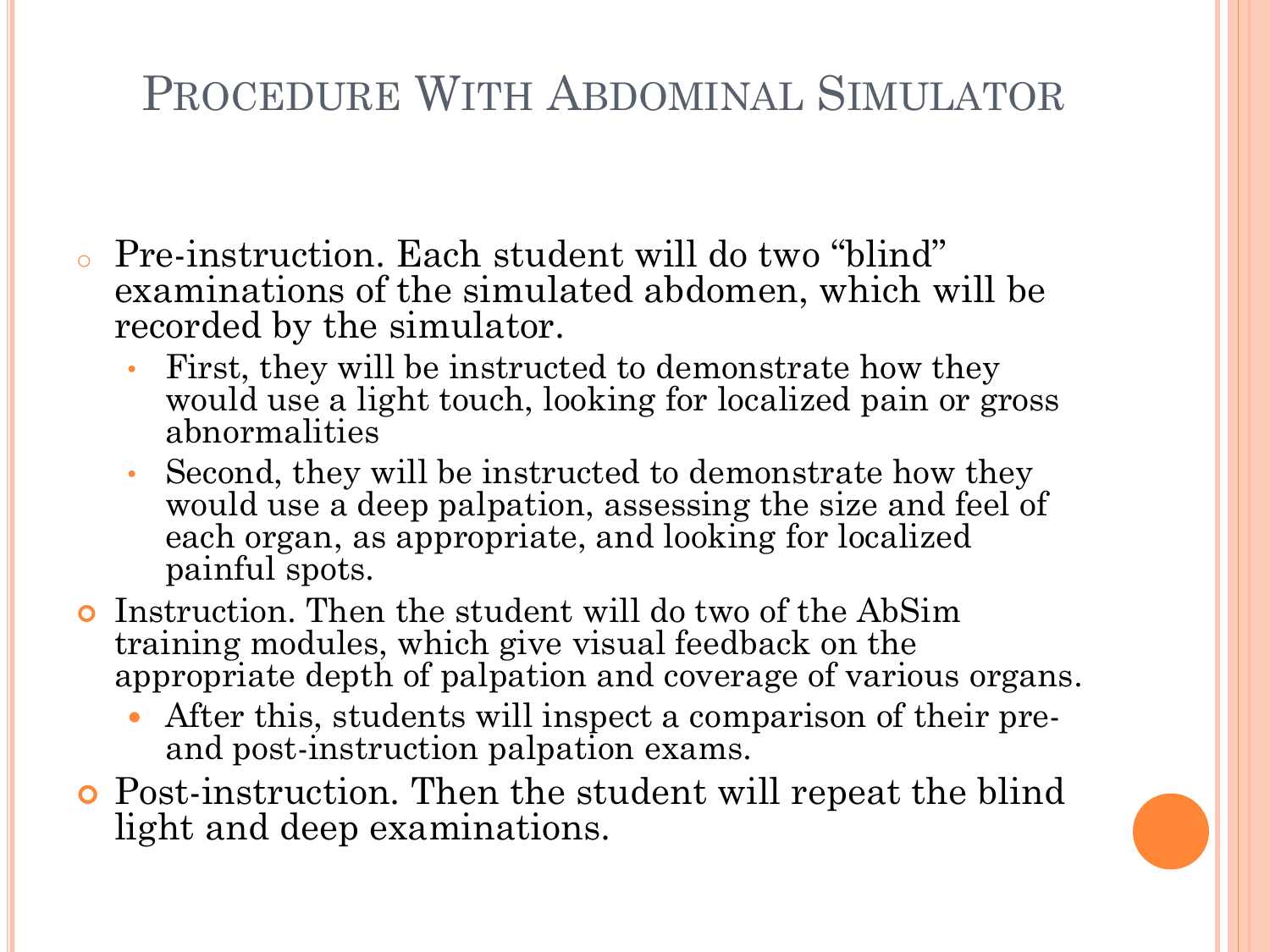## METHODS (CON'T)

 As late as possible in the clerkship month, the students will complete a questionnaire asking their confidence evaluating the abdomen, their assessment of the use of the abdominal simulator, and how many patients' abdomens they had the opportunity to examine during the past month.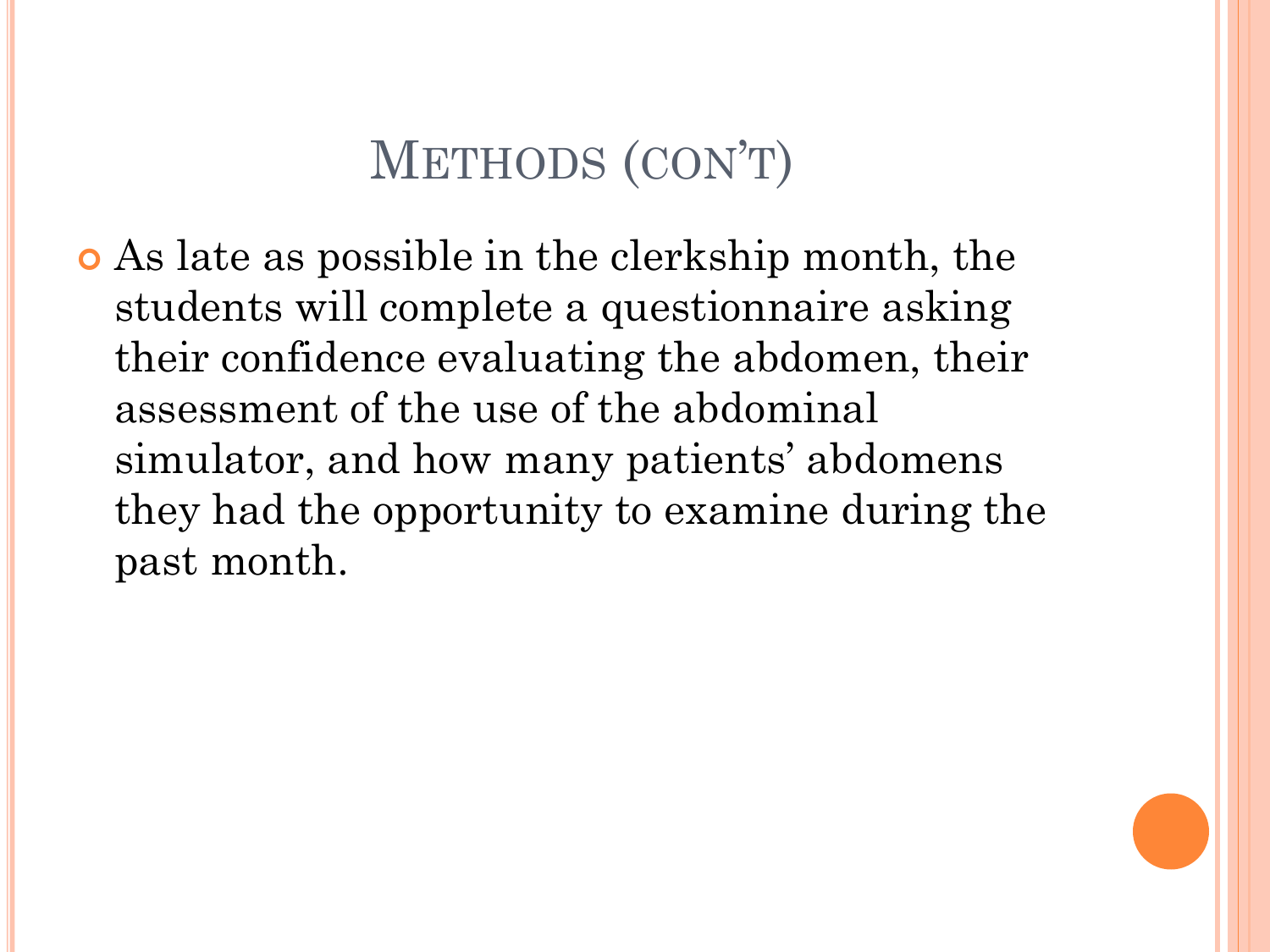## HOW MANY PARTICIPANTS?

- There were twelve students in July. All participated in the initial confidence survey.
- Nine students arranged to participate in the abdominal simulation study.
	- (Only eight recordings were useable for analyzing data).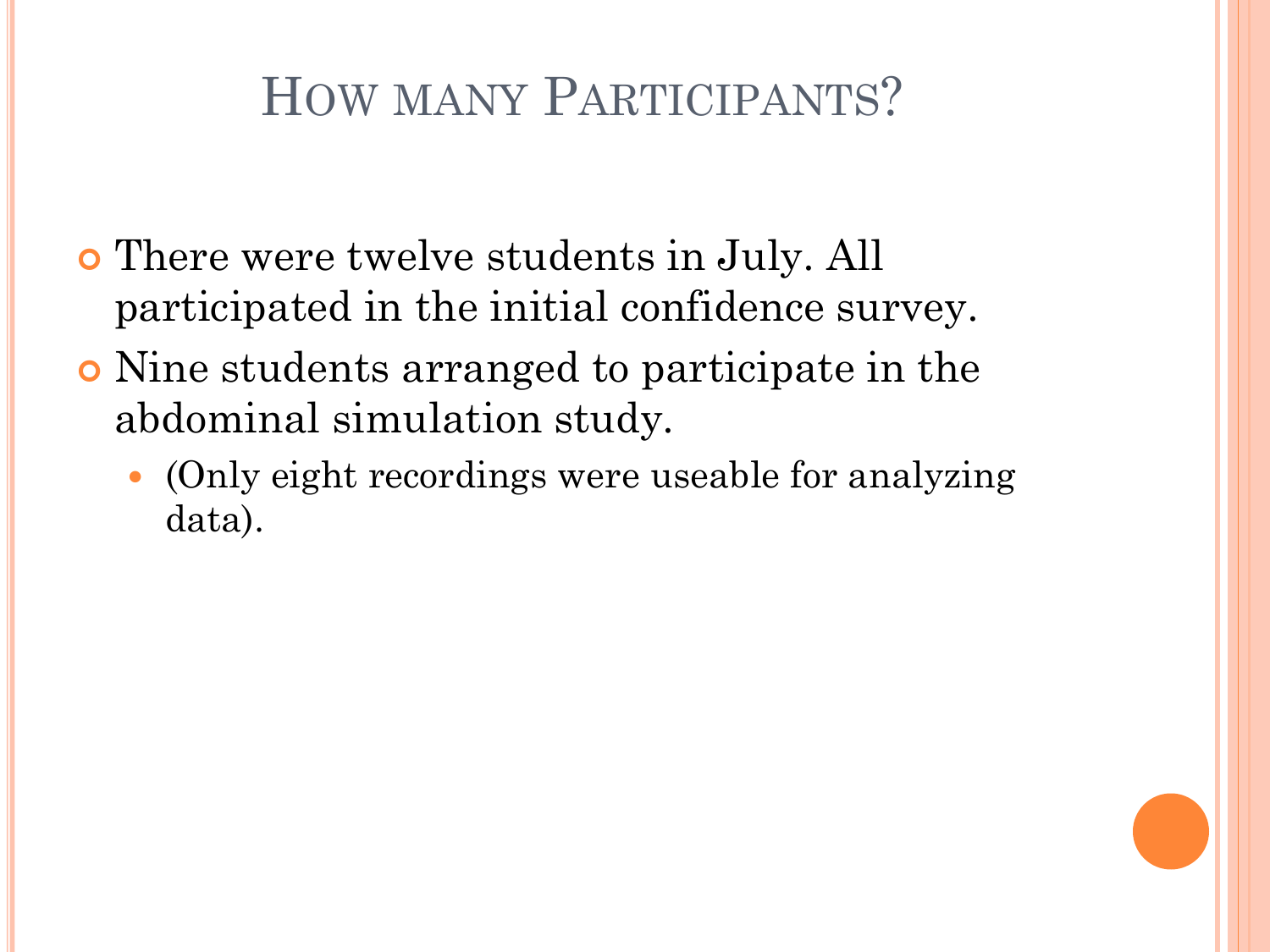#### PROGRESS

 $\bullet$  Initial confidence & preference survey  $-12$ respondents.

 $\bullet$  Individual session with abdominal simulator  $-9$ participants.

The final survey has not yet been performed.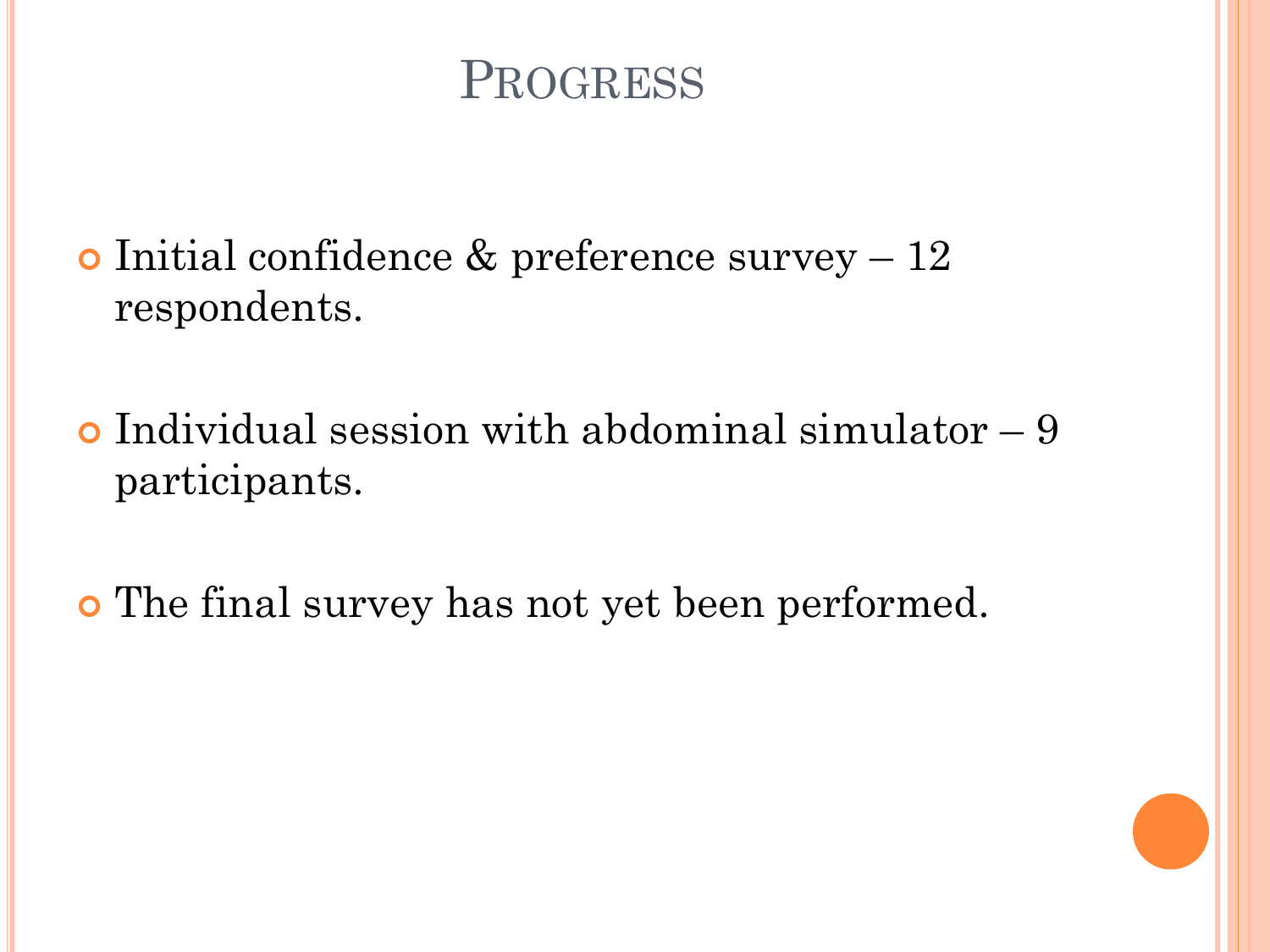#### PARTICIPATORS VS NONPARTICIPATORS



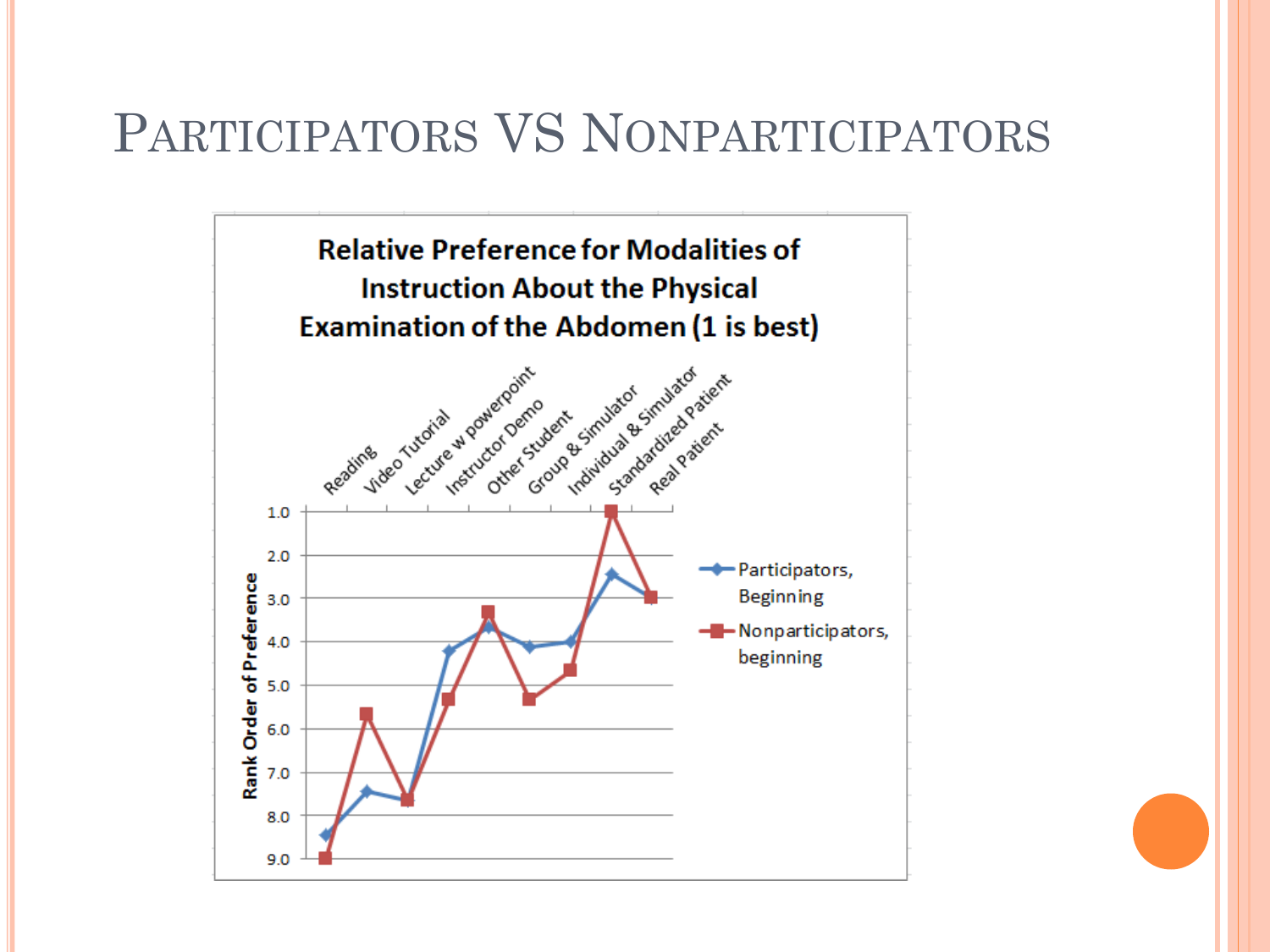#### DATA AND ANALYSIS

The correlations between confidence in one's ability to perform an abdominal exam, on the initial survey, and student performance before instruction, were:

|                                                                                                        |                                                | <b>Initial Confidence Total</b><br>average confidence, six<br>questions,<br><b>Initial survey</b> | <b>Initial Confidence Abd</b><br>light, deep<br>Initial confidence about<br>your ability to use light<br>and deep palpation |
|--------------------------------------------------------------------------------------------------------|------------------------------------------------|---------------------------------------------------------------------------------------------------|-----------------------------------------------------------------------------------------------------------------------------|
| <b>Overall Depth Before</b><br>Overall depth of light and<br>deep palpation, before<br>training        | Pearson Correlation<br>Sig. $(2$ -talled)<br>N | .208<br>.621<br>8                                                                                 | $-.028$<br>.948<br>8                                                                                                        |
| Overall calibration Before<br>Overall calibration<br>accuracy, light or deep when<br>instructed before | Pearson Correlation<br>Sig. $(2$ -talled)<br>N | .702<br>.052<br>8                                                                                 | .200<br>.636<br>8                                                                                                           |

The more confident they were at the outset, the deeper they pressed before training (NS), and the better calibrated they were before training ( $p < 0.10$ ).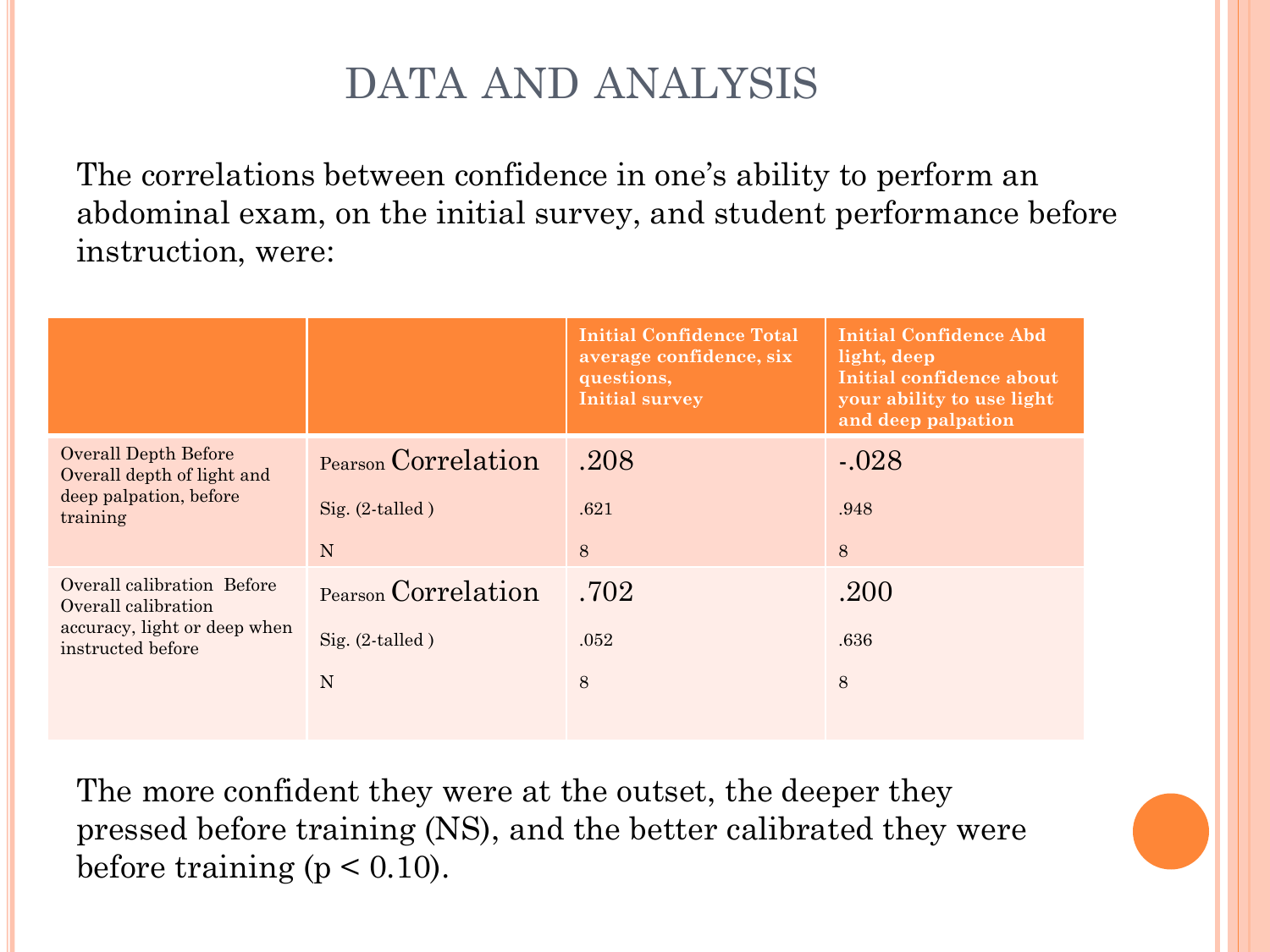#### DATA AND ANALYSIS

#### **Comparison of Ideal Palpation When Instructed to Use Light Exam, Before versus After Training**

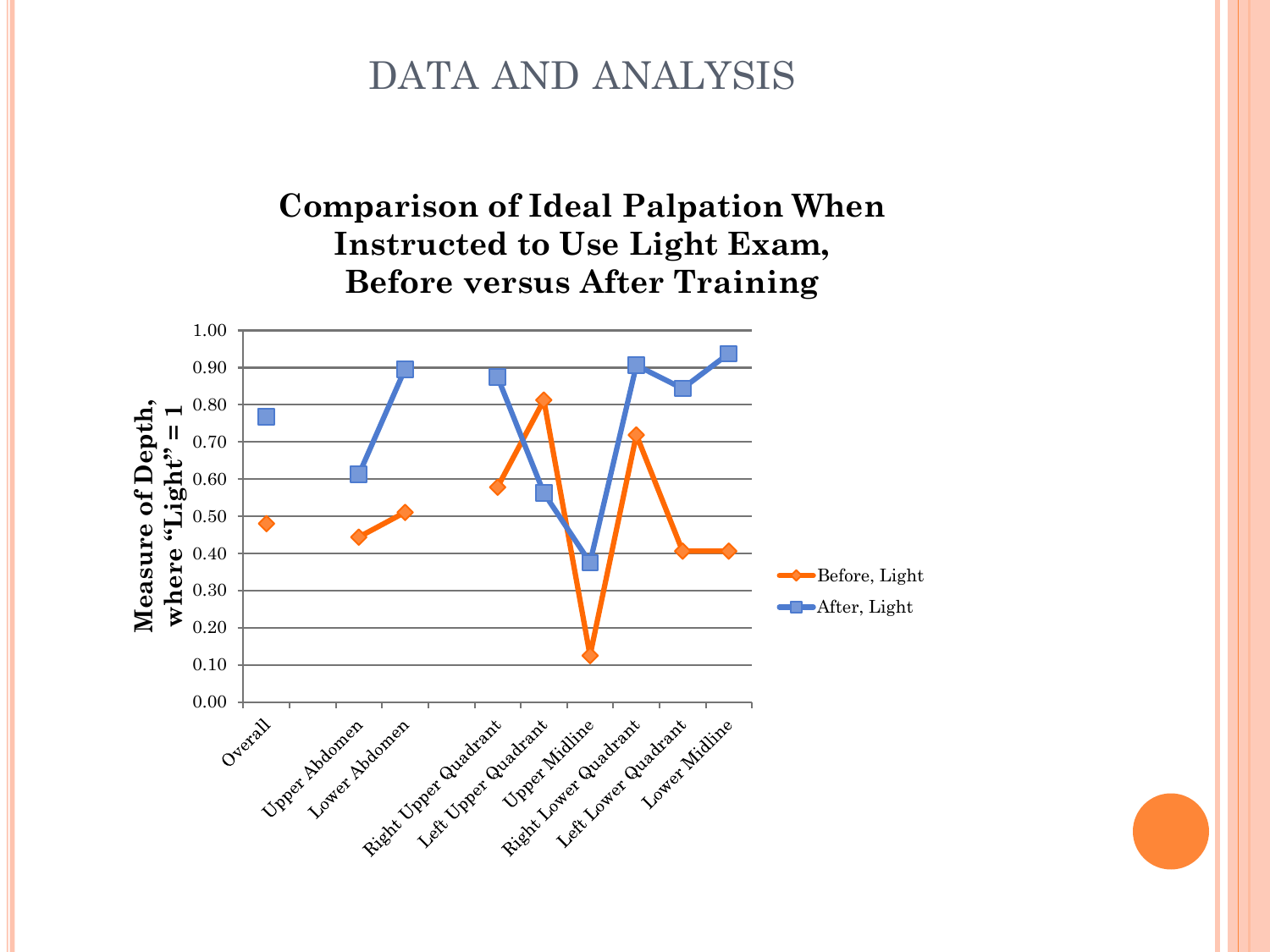#### DATA AND ANALYSIS



After training, students pressed deeper when instructed to do their "deep" and light exam.